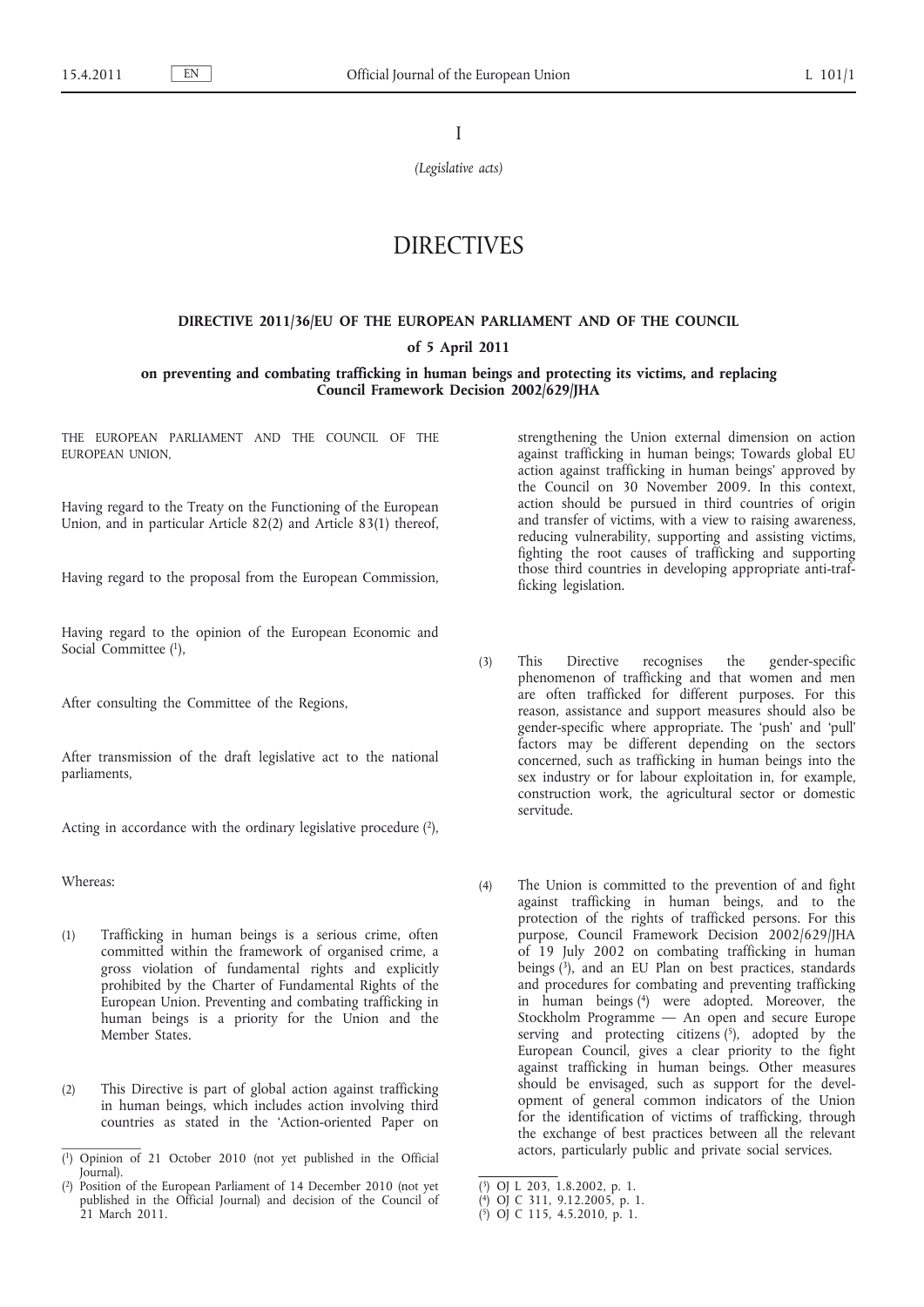- (5) The law enforcement authorities of the Member States should continue to cooperate in order to strengthen the fight against trafficking in human beings. In this regard, close cross-border cooperation, including the sharing of information and the sharing of best practices, as well as a continued open dialogue between the police, judicial and financial authorities of the Member States, is essential. The coordination of investigations and prosecutions of cases of trafficking in human beings should be facilitated by enhanced cooperation with Europol and Eurojust, the setting-up of joint investigation teams, as well as by the implementation of Council Framework Decision 2009/948/JHA of 30 November 2009 on prevention and settlement of conflict of jurisdiction in criminal proceedings (1).
- (6) Member States should encourage and work closely with civil society organisations, including recognised and active non-governmental organisations in this field working with trafficked persons, in particular in policymaking initiatives, information and awareness-raising campaigns, research and education programmes and in training, as well as in monitoring and evaluating the impact of anti-trafficking measures.
- (7) This Directive adopts an integrated, holistic, and human rights approach to the fight against trafficking in human beings and when implementing it, Council Directive 2004/81/EC of 29 April 2004 on the residence permit issued to third-country nationals who are victims of trafficking in human beings or who have been the subject of an action to facilitate illegal immigration, who cooperate with the competent authorities  $(2)$  and Directive 2009/52/EC of the European Parliament and of the Council of 18 June 2009 providing for minimum standards on sanctions and measures against employers of illegally staying third-country nationals (3) should be taken into consideration. More rigorous prevention, prosecution and protection of victims' rights, are major objectives of this Directive. This Directive also adopts contextual understandings of the different forms of trafficking and aims at ensuring that each form is tackled by means of the most efficient measures.
- (8) Children are more vulnerable than adults and therefore at greater risk of becoming victims of trafficking in human beings. In the application of this Directive, the child's best interests must be a primary consideration, in accordance with the Charter of Fundamental Rights of the European Union and the 1989 United Nations Convention on the Rights of the Child.

Children, supplementing the United Nations Convention against Transnational Organised Crime and the 2005 Council of Europe Convention on Action against Trafficking in Human Beings are crucial steps in the process of enhancing international cooperation against trafficking in human beings. It should be noted that the Council of Europe Convention contains an evaluation mechanism, composed of the Group of experts on action against trafficking in human beings (GRETA) and the Committee of the Parties. Coordination between international organisations with competence with regard to action against trafficking in human beings should be supported in order to avoid duplication of effort.

- (10) This Directive is without prejudice to the principle of non-refoulement in accordance with the 1951 Convention relating to the Status of Refugees (Geneva Convention), and is in accordance with Article 4 and Article 19(2) of the Charter of Fundamental Rights of the European Union.
- (11) In order to tackle recent developments in the phenomenon of trafficking in human beings, this Directive adopts a broader concept of what should be considered trafficking in human beings than under Framework Decision 2002/629/JHA and therefore includes additional forms of exploitation. Within the context of this Directive, forced begging should be understood as a form of forced labour or services as defined in the 1930 ILO Convention No 29 concerning Forced or Compulsory Labour. Therefore, the exploitation of begging, including the use of a trafficked dependent person for begging, falls within the scope of the definition of trafficking in human beings only when all the elements of forced labour or services occur. In the light of the relevant case-law, the validity of any possible consent to perform such labour or services should be evaluated on a case-by-case basis. However, when a child is concerned, no possible consent should ever be considered valid. The expression 'exploitation of criminal activities' should be understood as the exploitation of a person to commit, inter alia, pick-pocketing, shop-lifting, drug trafficking and other similar activities which are subject to penalties and imply financial gain. The definition also covers trafficking in human beings for the purpose of the removal of organs, which constitutes a serious violation of human dignity and physical integrity, as well as, for instance, other behaviour such as illegal adoption or forced marriage in so far as they fulfil the constitutive elements of trafficking in human beings.
- (9) The 2000 United Nations Protocol to Prevent, Suppress and Punish Trafficking in Persons, Especially Women and

(12) The levels of penalties in this Directive reflect the growing concern among Member States regarding the development of the phenomenon of trafficking in human beings. For this reason this Directive uses as a basis levels 3 and 4 of the Council conclusions of 24- 25 April 2002 on the approach to apply regarding

<sup>(</sup> 1) OJ L 328, 15.12.2009, p. 42.

<sup>(</sup> 2) OJ L 261, 6.8.2004, p. 19.

<sup>(</sup> 3) OJ L 168, 30.6.2009, p. 24.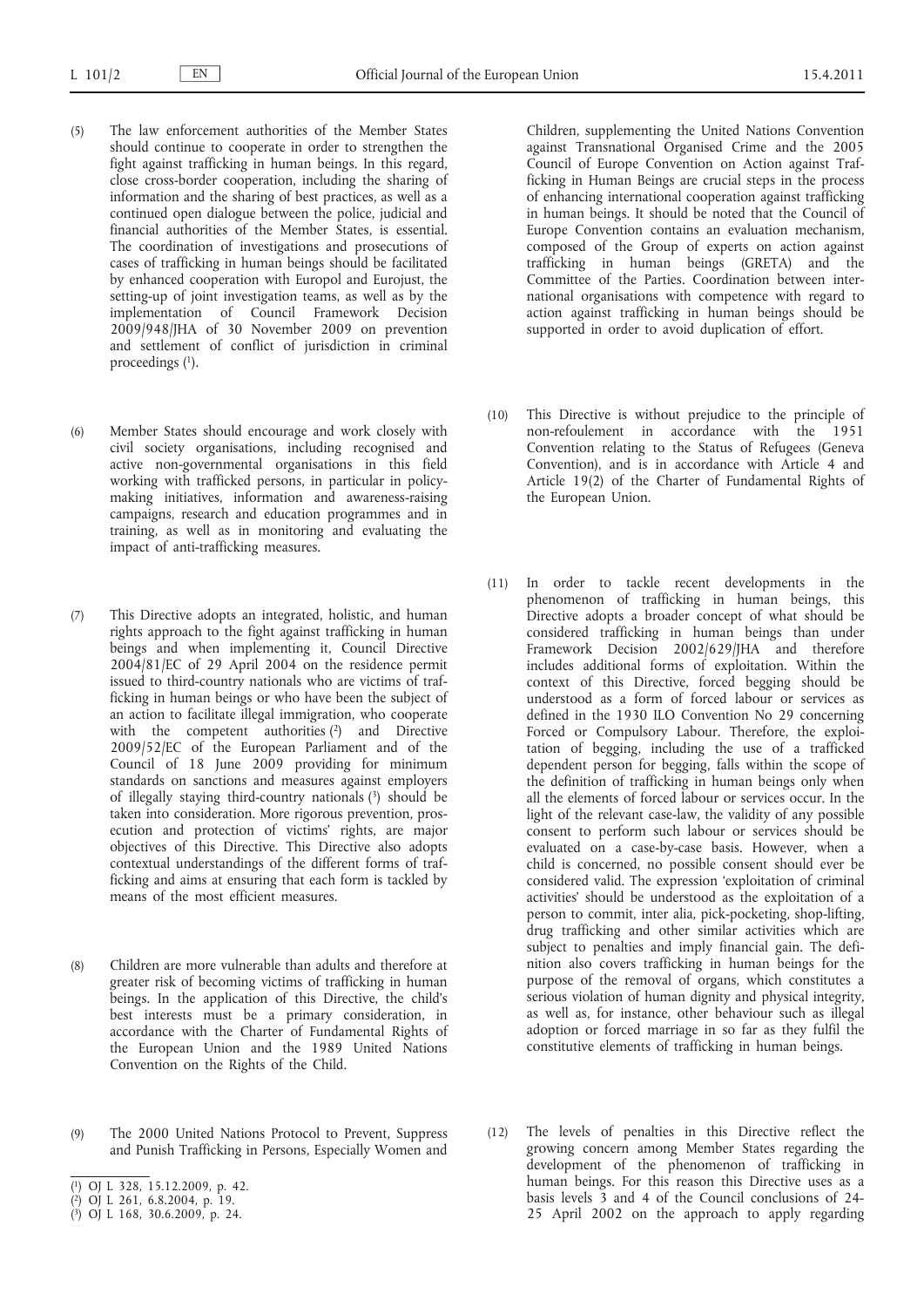approximation of penalties. When the offence is committed in certain circumstances, for example against a particularly vulnerable victim, the penalty should be more severe. In the context of this Directive, particularly vulnerable persons should include at least all children. Other factors that could be taken into account when assessing the vulnerability of a victim include, for example, gender, pregnancy, state of health and disability. When the offence is particularly grave, for example when the life of the victim has been endangered or the offence has involved serious violence such as torture, forced drug/medication usage, rape or other serious forms of psychological, physical or sexual violence, or has otherwise caused particularly serious harm to the victim, this should also be reflected in a more severe penalty. When, under this Directive, a reference is made to surrender, such reference should be interpreted in accordance with Council Framework Decision 2002/584/JHA of 13 June 2002 on the European arrest warrant and the surrender procedures between Member States  $(1)$ . The gravity of the offence committed could be taken into account within the framework of the execution of the sentence.

- (13) In combating trafficking in human beings, full use should be made of existing instruments on the seizure and confiscation of the proceeds of crime, such as the United Nations Convention against Transnational Organised Crime and the Protocols thereto, the 1990 Council of Europe Convention on Laundering, Search, Seizure and Confiscation of the Proceeds from Crime, Council Framework Decision 2001/500/JHA of 26 June 2001 on money laundering, the identification, tracing, freezing, seizing and confiscation of instrumentalities and the proceeds of crime  $(2)$ , and Council Framework Decision 2005/212/JHA of 24 February 2005 on Confiscation of Crime-Related Proceeds, Instrumentalities and Property <sup>(3</sup>). The use of seized and confiscated instrumentalities and the proceeds from the offences referred to in this Directive to support victims' assistance and protection, including compensation of victims and Union trans-border law enforcement counter-trafficking activities, should be encouraged.
- (14) Victims of trafficking in human beings should, in accordance with the basic principles of the legal systems of the relevant Member States, be protected from prosecution or punishment for criminal activities such as the use of false documents, or offences under legislation on prostitution or immigration, that they have been compelled to commit as a direct consequence of being subject to trafficking. The aim of such protection is to safeguard the human rights of victims, to avoid further victimisation and to encourage them to act as witnesses in criminal proceedings against the perpetrators. This safeguard should not exclude prosecution or punishment for offences that a person has voluntarily committed or participated in.
- (15) To ensure the success of investigations and prosecutions of human trafficking offences, their initiation should not depend, in principle, on reporting or accusation by the victim. Where the nature of the act calls for it, prosecution should be allowed for a sufficient period of time after the victim has reached the age of majority. The length of the sufficient period of time for prosecution should be determined in accordance with respective national law. Law enforcement officials and prosecutors should be adequately trained, in particular with a view to enhancing international law enforcement and judicial cooperation. Those responsible for investigating and prosecuting such offences should also have access to the investigative tools used in organised crime or other serious crime cases. Such tools could include the interception of communications, covert surveillance including electronic surveillance, the monitoring of bank accounts and other financial investigations.
- (16) In order to ensure effective prosecution of international criminal groups whose centre of activity is in a Member State and which carry out trafficking in human beings in third countries, jurisdiction should be established over the offence of trafficking in human beings where the offender is a national of that Member State, and the offence is committed outside the territory of that Member State. Similarly, jurisdiction could also be established where the offender is an habitual resident of a Member State, the victim is a national or an habitual resident of a Member State, or the offence is committed for the benefit of a legal person established in the territory of a Member State, and the offence is committed outside the territory of that Member State.
- (17) While Directive 2004/81/EC provides for the issue of a residence permit to victims of trafficking in human beings who are third-country nationals, and Directive 2004/38/EC of the European Parliament and of the Council of 29 April 2004 on the rights of the citizens of the Union and their family members to move and reside freely within the territory of the Member States (4) regulates the exercise of the right to move and reside freely in the territory of the Member States by citizens of the Union and their families, including protection from expulsion, this Directive establishes specific protective measures for any victim of trafficking in human beings. Consequently, this Directive does not deal with the conditions of the residence of the victims of trafficking in human beings in the territory of the Member States.
- (18) It is necessary for victims of trafficking in human beings to be able to exercise their rights effectively. Therefore assistance and support should be available to them before, during and for an appropriate time after criminal proceedings. Member States should provide for resources to support victim assistance, support and protection. The assistance and support provided should

<sup>(</sup> 1) OJ L 190, 18.7.2002, p. 1.

<sup>(</sup> 2) OJ L 182, 5.7.2001, p. 1.

 $(3)$  OJ L 68, 15.3.2005, p. 49.

<sup>(4)</sup> OJ L 158, 30.4.2004, p. 77.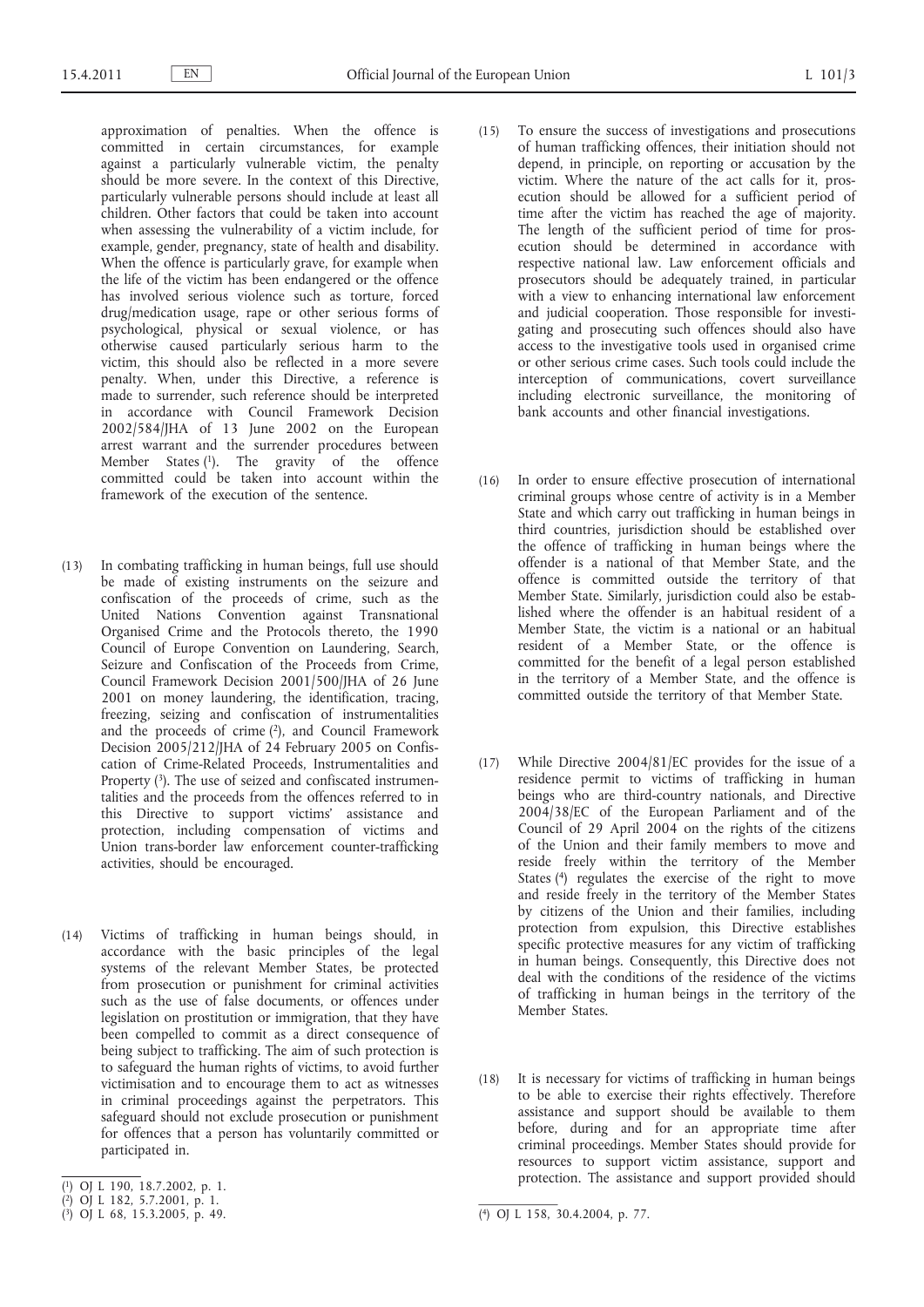include at least a minimum set of measures that are necessary to enable the victim to recover and escape from their traffickers. The practical implementation of such measures should, on the basis of an individual assessment carried out in accordance with national procedures, take into account the circumstances, cultural context and needs of the person concerned. A person should be provided with assistance and support as soon as there is a reasonable-grounds indication for believing that he or she might have been trafficked and irrespective of his or her willingness to act as a witness. In cases where the victim does not reside lawfully in the Member State concerned, assistance and support should be provided unconditionally at least during the reflection period. If, after completion of the identification process or expiry of the reflection period, the victim is not considered eligible for a residence permit or does not otherwise have lawful residence in that Member State, or if the victim has left the territory of that Member State, the Member State concerned is not obliged to continue providing assistance and support to that person on the basis of this Directive. Where necessary, assistance and support should continue for an appropriate period after the criminal proceedings have ended, for example if medical treatment is ongoing due to the severe physical or psychological consequences of the crime, or if the victim's safety is at risk due to the victim' s statements in those criminal proceedings.

- (19) Council Framework Decision 2001/220/JHA of 15 March 2001 on the standing of victims in criminal proceedings (1) establishes a set of victims' rights in criminal proceedings, including the right to protection and compensation. In addition, victims of trafficking in human beings should be given access without delay to legal counselling and, in accordance with the role of victims in the relevant justice systems, to legal representation, including for the purpose of claiming compensation. Such legal counselling and representation could also be provided by the competent authorities for the purpose of claiming compensation from the State. The purpose of legal counselling is to enable victims to be informed and receive advice about the various possibilities open to them. Legal counselling should be provided by a person having received appropriate legal training without necessarily being a lawyer. Legal counselling and, in accordance with the role of victims in the relevant justice systems, legal representation should be provided free of charge, at least when the victim does not have sufficient financial resources, in a manner consistent with the internal procedures of Member States. As child victims in particular are unlikely to have such resources, legal counselling and legal representation would in practice be free of charge for them. Furthermore, on the basis of an individual risk assessment carried out in accordance with national procedures, victims should be protected from retaliation, from intimidation, and from the risk of being re-trafficked.
- (20) Victims of trafficking who have already suffered the abuse and degrading treatment which trafficking

commonly entails, such as sexual exploitation, sexual abuse, rape, slavery-like practices or the removal of organs, should be protected from secondary victimisation and further trauma during the criminal proceedings. Unnecessary repetition of interviews during investigation, prosecution and trial should be avoided, for instance, where appropriate, through the production, as soon as possible in the proceedings, of video recordings of those interviews. To this end victims of trafficking should during criminal investigations and proceedings receive treatment that is appropriate to their individual needs. The assessment of their individual needs should take into consideration circumstances such as their age, whether they are pregnant, their health, a disability they may have and other personal circumstances, as well as the physical and psychological consequences of the criminal activity to which the victim was subjected. Whether and how the treatment is applied is to be decided in accordance with grounds defined by national law, rules of judicial discretion, practice and guidance, on a case-by-case basis.

- (21) Assistance and support measures should be provided to victims on a consensual and informed basis. Victims should therefore be informed of the important aspects of those measures and they should not be imposed on the victims. A victim's refusal of assistance or support measures should not entail obligations for the competent authorities of the Member State concerned to provide the victim with alternative measures.
- (22) In addition to measures available to all victims of trafficking in human beings, Member States should ensure that specific assistance, support and protective measures are available to child victims. Those measures should be provided in the best interests of the child and in accordance with the 1989 United Nations Convention on the Rights of the Child. Where the age of a person subject to trafficking is uncertain, and there are reasons to believe it is less than 18 years, that person should be presumed to be a child and receive immediate assistance, support and protection. Assistance and support measures for child victims should focus on their physical and psycho-social recovery and on a durable solution for the person in question. Access to education would help children to be reintegrated into society. Given that child victims of trafficking are particularly vulnerable, additional protective measures should be available to protect them during interviews forming part of criminal investigations and proceedings.
- (23) Particular attention should be paid to unaccompanied child victims of trafficking in human beings, as they need specific assistance and support due to their situation of particular vulnerability. From the moment an unaccompanied child victim of trafficking in human beings is identified and until a durable solution is found, Member States should apply reception measures appropriate to the needs of the child and should ensure that relevant procedural safeguards apply. The necessary measures should be taken to ensure that, where appropriate, a guardian and/or a representative are appointed

<sup>(</sup> 1) OJ L 82, 22.3.2001, p. 1.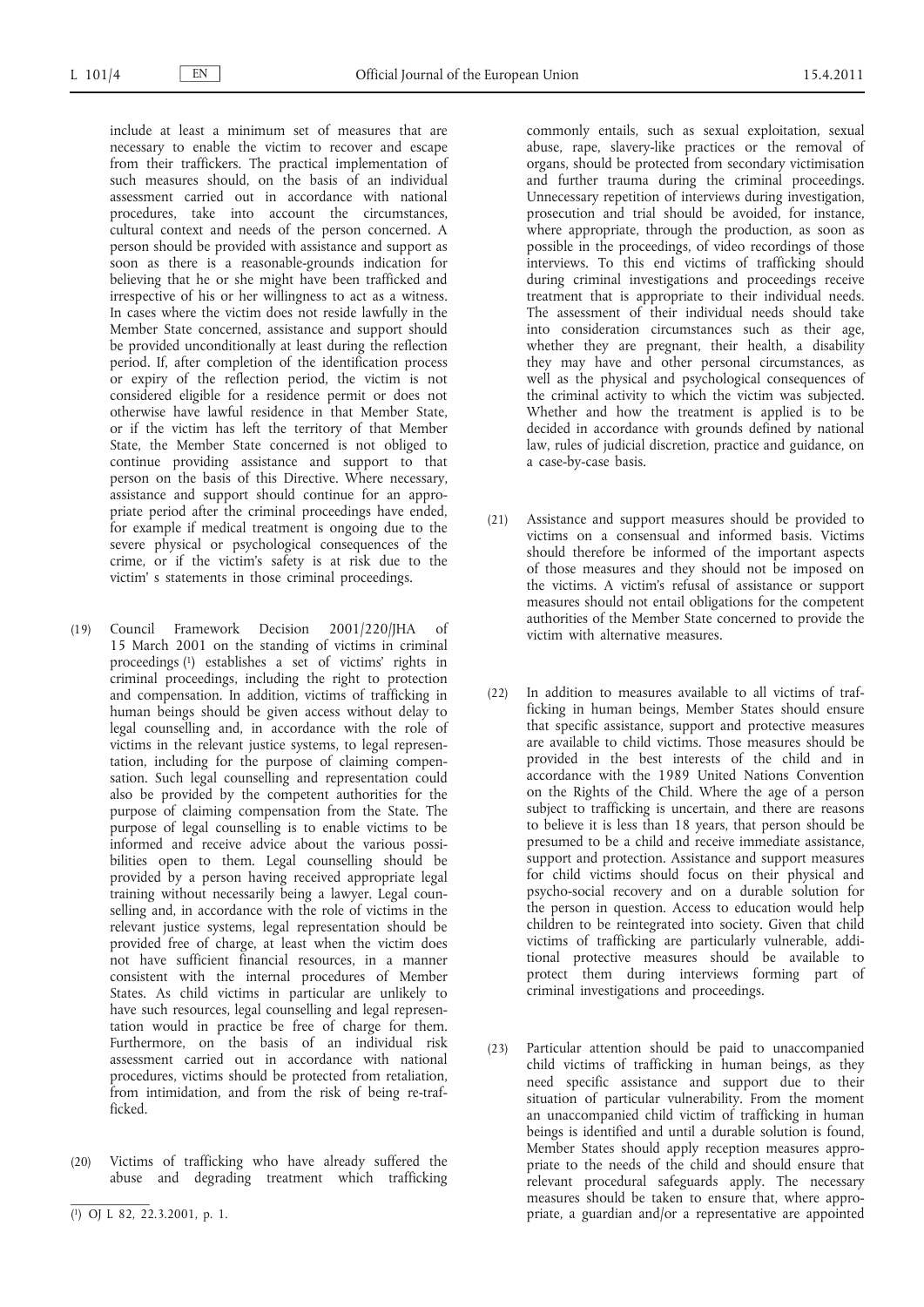in order to safeguard the minor's best interests. A decision on the future of each unaccompanied child victim should be taken within the shortest possible period of time with a view to finding durable solutions based on an individual assessment of the best interests of the child, which should be a primary consideration. A durable solution could be return and reintegration into the country of origin or the country of return, integration into the host society, granting of international protection status or granting of other status in accordance with national law of the Member States.

- (24) When, in accordance with this Directive, a guardian and/or a representative are to be appointed for a child, those roles may be performed by the same person or by a legal person, an institution or an authority.
- (25) Member States should establish and/or strengthen policies to prevent trafficking in human beings, including measures to discourage and reduce the demand that fosters all forms of exploitation, and measures to reduce the risk of people becoming victims of trafficking in human beings, by means of research, including research into new forms of trafficking in human beings, information, awareness-raising, and education. In such initiatives, Member States should adopt a gender perspective and a child-rights approach. Officials likely to come into contact with victims or potential victims of trafficking in human beings should be adequately trained to identify and deal with such victims. That training obligation should be promoted for members of the following categories when they are likely to come into contact with victims: police officers, border guards, immigration officials, public prosecutors, lawyers, members of the judiciary and court officials, labour inspectors, social, child and health care personnel and consular staff, but could, depending on local circumstances, also involve other groups of public officials who are likely to encounter trafficking victims in their work.
- (26) Directive 2009/52/EC provides for sanctions for employers of illegally staying third-country nationals who, while not having been charged with or convicted of trafficking in human beings, use work or services exacted from a person with the knowledge that that person is a victim of such trafficking. In addition, Member States should take into consideration the possibility of imposing sanctions on the users of any service exacted from a victim, with the knowledge that the person has been trafficked. Such further criminalisation could cover the behaviour of employers of legally staying third-country nationals and Union citizens, as well as buyers of sexual services from any trafficked person, irrespective of their nationality.
- (27) National monitoring systems such as national rapporteurs or equivalent mechanisms should be estab-

lished by Member States, in the way in which they consider appropriate according to their internal organisation, and taking into account the need for a minimum structure with identified tasks, in order to carry out assessments of trends in trafficking in human beings, gather statistics, measure the results of anti-trafficking actions, and regularly report. Such national rapporteurs or equivalent mechanisms are already constituted in an informal Union Network established by the Council Conclusions on establishing an informal EU Network of National Rapporteurs or Equivalent Mechanisms on Trafficking in Human Beings of 4 June 2009. An antitrafficking coordinator would take part in the work of that Network, which provides the Union and the Member States with objective, reliable, comparable and up-to-date strategic information in the field of trafficking in human beings and exchanges experience and best practices in the field of preventing and combating trafficking in human beings at Union level. The European Parliament should be entitled to participate in the joint activities of the national rapporteurs or equivalent mechanisms.

- (28) In order to evaluate the results of anti-trafficking action, the Union should continue to develop its work on methodologies and data collection methods to produce comparable statistics.
- (29) In the light of the Stockholm Programme and with a view to developing a consolidated Union strategy against trafficking in human beings aimed at further strengthening the commitment of, and efforts made, by the Union and the Member States to prevent and combat such trafficking, Member States should facilitate the tasks of an anti-trafficking coordinator, which may include for example improving coordination and coherence, avoiding duplication of effort, between Union institutions and agencies as well as between Member States and international actors, contributing to the development of existing or new Union policies and strategies relevant to the fight against trafficking in human beings or reporting to the Union institutions.
- (30) This Directive aims to amend and expand the provisions of Framework Decision 2002/629/JHA. Since the amendments to be made are of substantial number and nature, the Framework Decision should in the interests of clarity be replaced in its entirety in relation to Member States participating in the adoption of this Directive.
- (31) In accordance with point 34 of the Interinstitutional Agreement on better law-making  $(1)$ , Member States are encouraged to draw up, for themselves and in the interest of the Union, their own tables which will, as far as possible, illustrate the correlation between this Directive and the transposition measures, and to make them public.

<sup>(</sup> 1) OJ C 321, 31.12.2003, p. 1.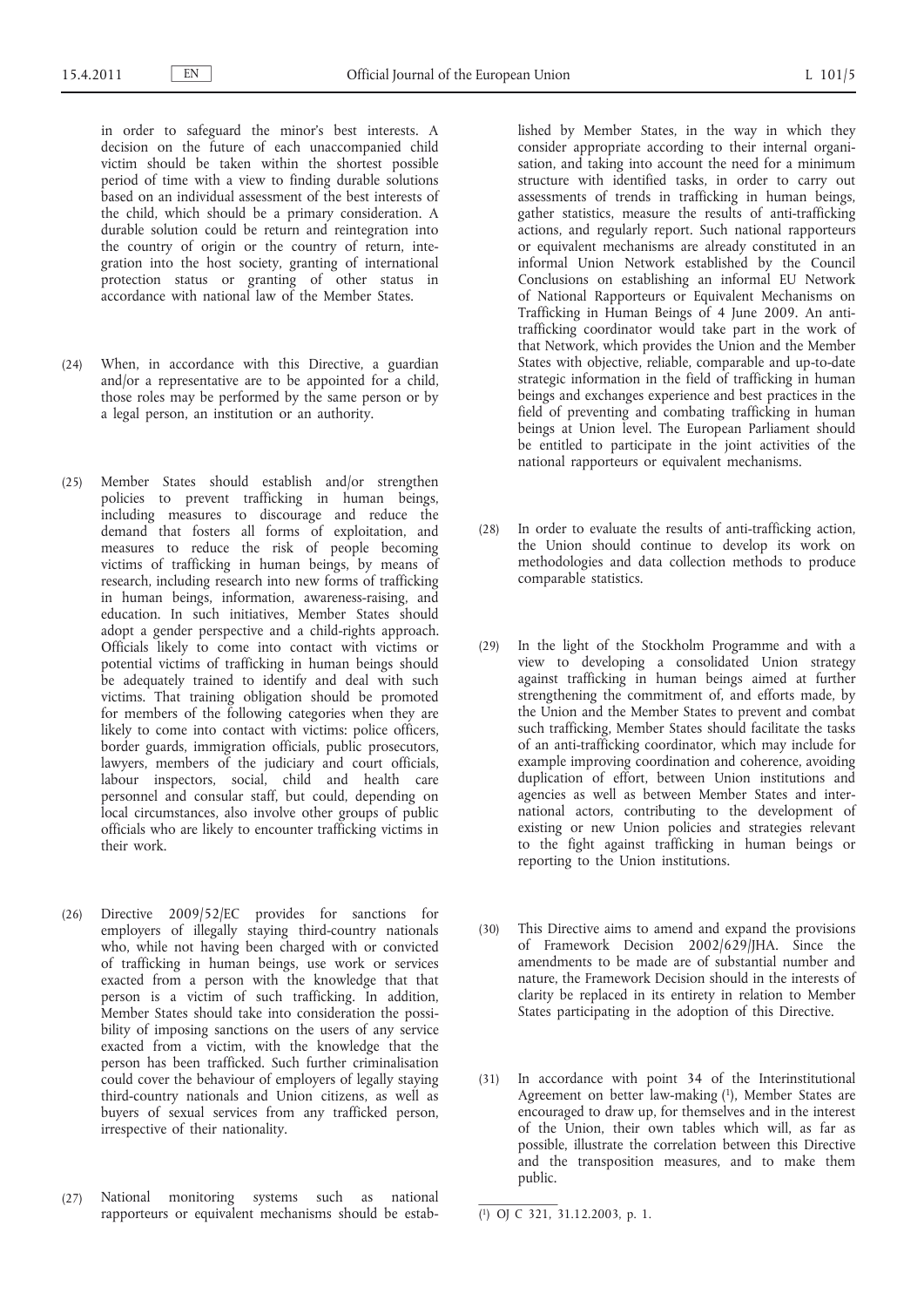- (32) Since the objective of this Directive, namely to fight against trafficking in human beings, cannot be sufficiently achieved by the Member States and can therefore, by reason of the scale and effects of the action be better achieved at Union level, the Union may adopt measures in accordance with the principle of subsidiarity as set out in Article 5 of the Treaty on European Union. In accordance with the principle of proportionality, as set out in that Article, this Directive does not go beyond what is necessary to achieve that objective.
- (33) This Directive respects fundamental rights and observes the principles recognised in particular by the Charter of Fundamental Rights of the European Union and notably human dignity, the prohibition of slavery, forced labour and trafficking in human beings, the prohibition of torture and inhuman or degrading treatment or punishment, the rights of the child, the right to liberty and security, freedom of expression and information, the protection of personal data, the right to an effective remedy and to a fair trial and the principles of the legality and proportionality of criminal offences and penalties. In particular, this Directive seeks to ensure full respect for those rights and principles and must be implemented accordingly.
- (34) In accordance with Article 3 of the Protocol on the position of the United Kingdom and Ireland in respect of the area of freedom, security and justice, annexed to the Treaty on European Union and the Treaty on the Functioning of the European Union, Ireland has notified its wish to take part in the adoption and application of this Directive.
- (35) In accordance with Articles 1 and 2 of the Protocol on the position of the United Kingdom and Ireland in respect of the area of freedom, security and justice, annexed to the Treaty on European Union and to the Treaty on the Functioning of the European Union, and without prejudice to Article 4 of that Protocol, the United Kingdom is not taking part in the adoption of this Directive and is not bound by it or subject to its application.
- (36) In accordance with Articles 1 and 2 of the Protocol on the position of Denmark annexed to the Treaty on European Union and to the Treaty on the Functioning of the European Union, Denmark is not taking part in the adoption of this Directive and is not bound by it or subject to its application,

HAVE ADOPTED THIS DIRECTIVE:

# *Article 1*

## **Subject matter**

This Directive establishes minimum rules concerning the definition of criminal offences and sanctions in the area of trafficking in human beings. It also introduces common provisions, taking into account the gender perspective, to strengthen the prevention of this crime and the protection of the victims thereof.

#### *Article 2*

# **Offences concerning trafficking in human beings**

1. Member States shall take the necessary measures to ensure that the following intentional acts are punishable:

The recruitment, transportation, transfer, harbouring or reception of persons, including the exchange or transfer of control over those persons, by means of the threat or use of force or other forms of coercion, of abduction, of fraud, of deception, of the abuse of power or of a position of vulnerability or of the giving or receiving of payments or benefits to achieve the consent of a person having control over another person, for the purpose of exploitation.

2. A position of vulnerability means a situation in which the person concerned has no real or acceptable alternative but to submit to the abuse involved.

Exploitation shall include, as a minimum, the exploitation of the prostitution of others or other forms of sexual exploitation, forced labour or services, including begging, slavery or practices similar to slavery, servitude, or the exploitation of criminal activities, or the removal of organs.

4. The consent of a victim of trafficking in human beings to the exploitation, whether intended or actual, shall be irrelevant where any of the means set forth in paragraph 1 has been used.

When the conduct referred to in paragraph 1 involves a child, it shall be a punishable offence of trafficking in human beings even if none of the means set forth in paragraph 1 has been used.

6. For the purpose of this Directive, 'child' shall mean any person below 18 years of age.

# *Article 3*

## **Incitement, aiding and abetting, and attempt**

Member States shall take the necessary measures to ensure that inciting, aiding and abetting or attempting to commit an offence referred to in Article 2 is punishable.

#### *Article 4*

#### **Penalties**

Member States shall take the necessary measures to ensure that an offence referred to in Article 2 is punishable by a maximum penalty of at least five years of imprisonment.

2. Member States shall take the necessary measures to ensure that an offence referred to in Article 2 is punishable by a maximum penalty of at least 10 years of imprisonment where that offence:

(a) was committed against a victim who was particularly vulnerable, which, in the context of this Directive, shall include at least child victims;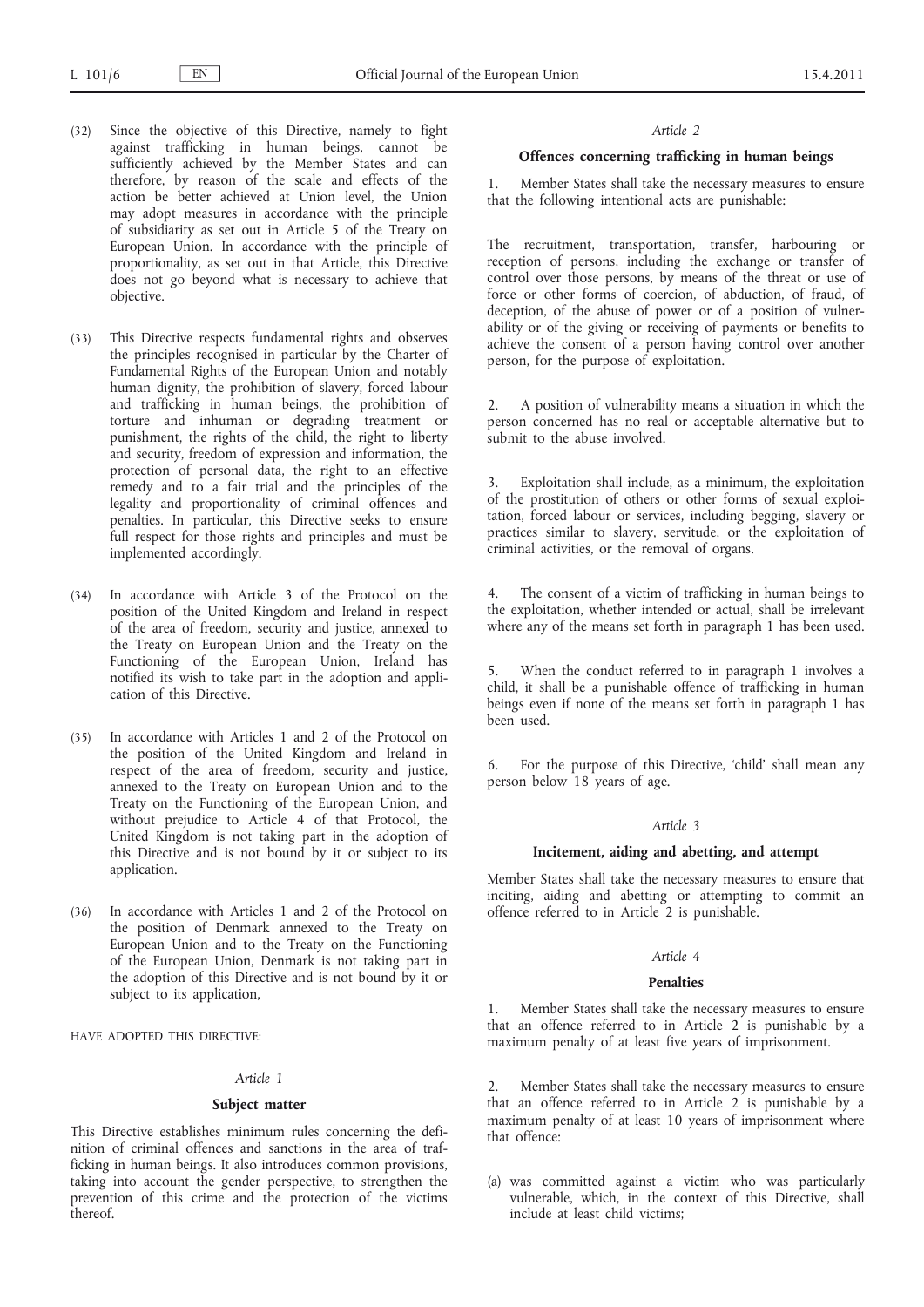- (b) was committed within the framework of a criminal organisation within the meaning of Council Framework Decision 2008/841/JHA of 24 October 2008 on the fight against organised crime (1);
- (c) deliberately or by gross negligence endangered the life of the victim; or
- (d) was committed by use of serious violence or has caused particularly serious harm to the victim.

3. Member States shall take the necessary measures to ensure that the fact that an offence referred to in Article 2 was committed by public officials in the performance of their duties is regarded as an aggravating circumstance.

4. Member States shall take the necessary measures to ensure that an offence referred to in Article  $3$  is punishable by effective, proportionate and dissuasive penalties, which may entail surrender.

# *Article 5*

# **Liability of legal persons**

1. Member States shall take the necessary measures to ensure that legal persons can be held liable for the offences referred to in Articles 2 and 3 committed for their benefit by any person, acting either individually or as part of an organ of the legal person, who has a leading position within the legal person, based on:

- (a) a power of representation of the legal person;
- (b) an authority to take decisions on behalf of the legal person; or
- (c) an authority to exercise control within the legal person.

2. Member States shall also ensure that a legal person can be held liable where the lack of supervision or control, by a person referred to in paragraph 1, has made possible the commission of the offences referred to in Articles 2 and 3 for the benefit of that legal person by a person under its authority.

3. Liability of a legal person under paragraphs 1 and 2 shall not exclude criminal proceedings against natural persons who are perpetrators, inciters or accessories in the offences referred to in Articles 2 and 3.

4. For the purpose of this Directive, 'legal person' shall mean any entity having legal personality under the applicable law, except for States or public bodies in the exercise of State authority and for public international organisations.

#### *Article 6*

## **Sanctions on legal persons**

Member States shall take the necessary measures to ensure that a legal person held liable pursuant to Article 5(1) or (2) is subject to effective, proportionate and dissuasive sanctions, which shall include criminal or non-criminal fines and may include other sanctions, such as:

- (a) exclusion from entitlement to public benefits or aid;
- (b) temporary or permanent disqualification from the practice of commercial activities;
- (c) placing under judicial supervision;
- (d) judicial winding-up;
- (e) temporary or permanent closure of establishments which have been used for committing the offence.

# *Article 7*

# **Seizure and confiscation**

Member States shall take the necessary measures to ensure that their competent authorities are entitled to seize and confiscate instrumentalities and proceeds from the offences referred to in Articles 2 and 3.

## *Article 8*

# **Non-prosecution or non-application of penalties to the victim**

Member States shall, in accordance with the basic principles of their legal systems, take the necessary measures to ensure that competent national authorities are entitled not to prosecute or impose penalties on victims of trafficking in human beings for their involvement in criminal activities which they have been compelled to commit as a direct consequence of being subjected to any of the acts referred to in Article 2.

# *Article 9*

# **Investigation and prosecution**

1. Member States shall ensure that investigation into or prosecution of offences referred to in Articles 2 and 3 is not dependent on reporting or accusation by a victim and that criminal proceedings may continue even if the victim has withdrawn his or her statement.

2. Member States shall take the necessary measures to enable, where the nature of the act calls for it, the prosecution of an offence referred to in Articles 2 and 3 for a sufficient period of time after the victim has reached the age of majority.

3. Member States shall take the necessary measures to ensure that persons, units or services responsible for investigating or prosecuting the offences referred to in Articles 2 and 3 are trained accordingly.

Member States shall take the necessary measures to ensure that effective investigative tools, such as those which are used in organised crime or other serious crime cases are available to persons, units or services responsible for investigating or prosecuting the offences referred to in Articles 2 and 3.

<sup>(</sup> 1) OJ L 300, 11.11.2008, p. 42.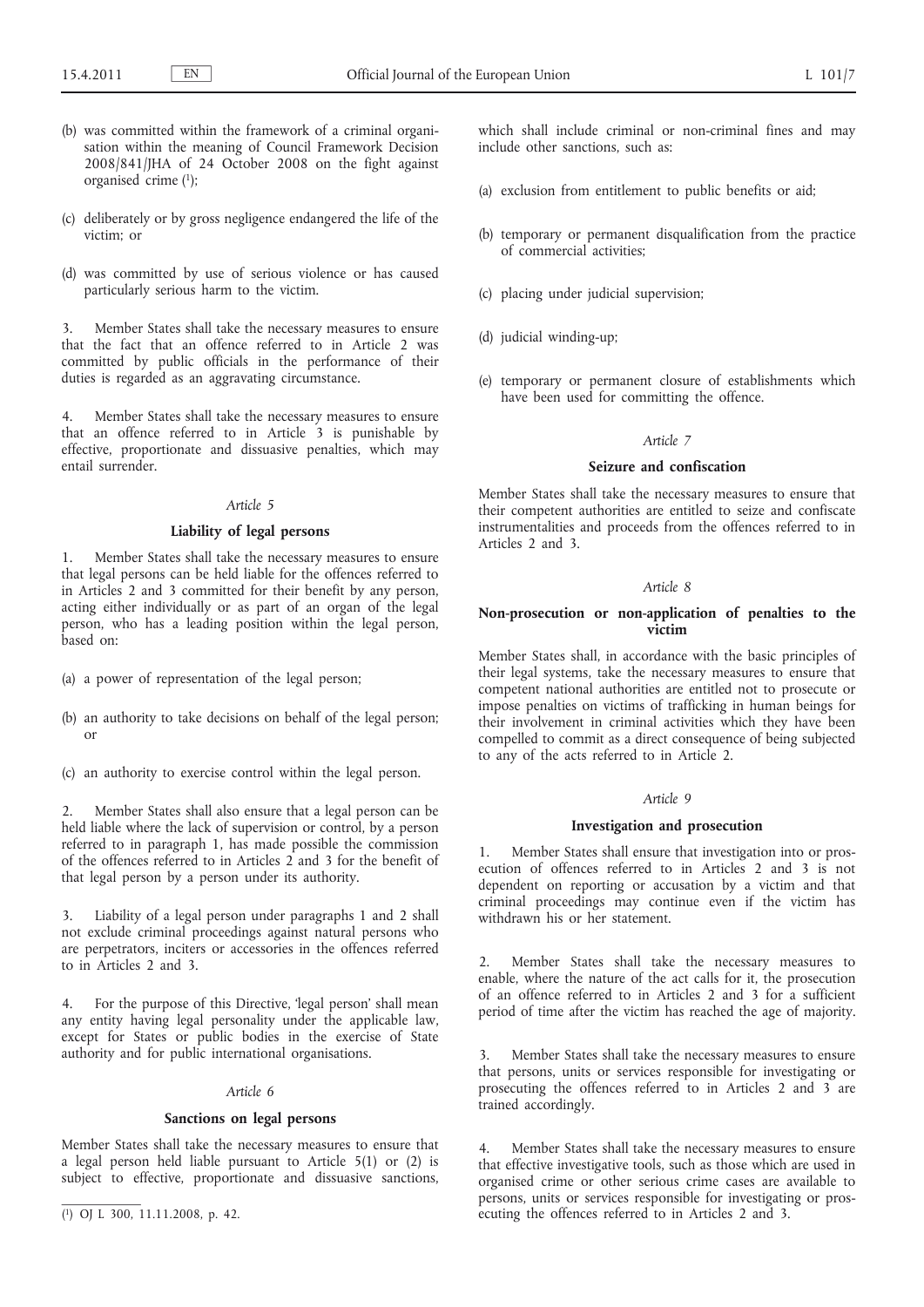# *Article 10*

# **Jurisdiction**

1. Member States shall take the necessary measures to establish their jurisdiction over the offences referred to in Articles 2 and 3 where:

- (a) the offence is committed in whole or in part within their territory; or
- (b) the offender is one of their nationals.

2. A Member State shall inform the Commission where it decides to establish further jurisdiction over the offences referred to in Articles 2 and 3 committed outside its territory, inter alia, where:

- (a) the offence is committed against one of its nationals or a person who is an habitual resident in its territory;
- (b) the offence is committed for the benefit of a legal person established in its territory; or
- (c) the offender is an habitual resident in its territory.

3. For the prosecution of the offences referred to in Articles 2 and 3 committed outside the territory of the Member State concerned, each Member State shall, in those cases referred to in point (b) of paragraph 1, and may, in those cases referred to in paragraph 2, take the necessary measures to ensure that its jurisdiction is not subject to either of the following conditions:

- (a) the acts are a criminal offence at the place where they were performed; or
- (b) the prosecution can be initiated only following a report made by the victim in the place where the offence was committed, or a denunciation from the State of the place where the offence was committed.

# *Article 11*

# **Assistance and support for victims of trafficking in human beings**

1. Member States shall take the necessary measures to ensure that assistance and support are provided to victims before, during and for an appropriate period of time after the conclusion of criminal proceedings in order to enable them to exercise the rights set out in Framework Decision 2001/220/JHA, and in this Directive.

Member States shall take the necessary measures to ensure that a person is provided with assistance and support as soon as the competent authorities have a reasonable-grounds indication for believing that the person might have been subjected to any of the offences referred to in Articles 2 and 3.

3. Member States shall take the necessary measures to ensure that assistance and support for a victim are not made conditional on the victim's willingness to cooperate in the criminal investigation, prosecution or trial, without prejudice to Directive 2004/81/EC or similar national rules.

4. Member States shall take the necessary measures to establish appropriate mechanisms aimed at the early identification of, assistance to and support for victims, in cooperation with relevant support organisations.

5. The assistance and support measures referred to in paragraphs 1 and 2 shall be provided on a consensual and informed basis, and shall include at least standards of living capable of ensuring victims' subsistence through measures such as the provision of appropriate and safe accommodation and material assistance, as well as necessary medical treatment including psychological assistance, counselling and information, and translation and interpretation services where appropriate.

The information referred to in paragraph 5 shall cover, where relevant, information on a reflection and recovery period pursuant to Directive 2004/81/EC, and information on the possibility of granting international protection pursuant to Council Directive 2004/83/EC of 29 April 2004 on minimum standards for the qualification and status of third country nationals or stateless persons as refugees or as persons who otherwise need international protection and the content of the protection granted (1) and Council Directive 2005/85/EC of 1 December 2005 on minimum standards on procedures in Member States for granting and withdrawing refugee status (2) or pursuant to other international instruments or other similar national rules.

7. Member States shall attend to victims with special needs, where those needs derive, in particular, from whether they are pregnant, their health, a disability, a mental or psychological disorder they have, or a serious form of psychological, physical or sexual violence they have suffered.

# *Article 12*

# **Protection of victims of trafficking in human beings in criminal investigation and proceedings**

1. The protection measures referred to in this Article shall apply in addition to the rights set out in Framework Decision 2001/220/JHA.

2. Member States shall ensure that victims of trafficking in human beings have access without delay to legal counselling, and, in accordance with the role of victims in the relevant justice system, to legal representation, including for the purpose of claiming compensation. Legal counselling and legal representation shall be free of charge where the victim does not have sufficient financial resources.

<sup>(</sup> 1) OJ L 304, 30.9.2004, p. 12.

<sup>(</sup> 2) OJ L 326, 13.12.2005, p. 13.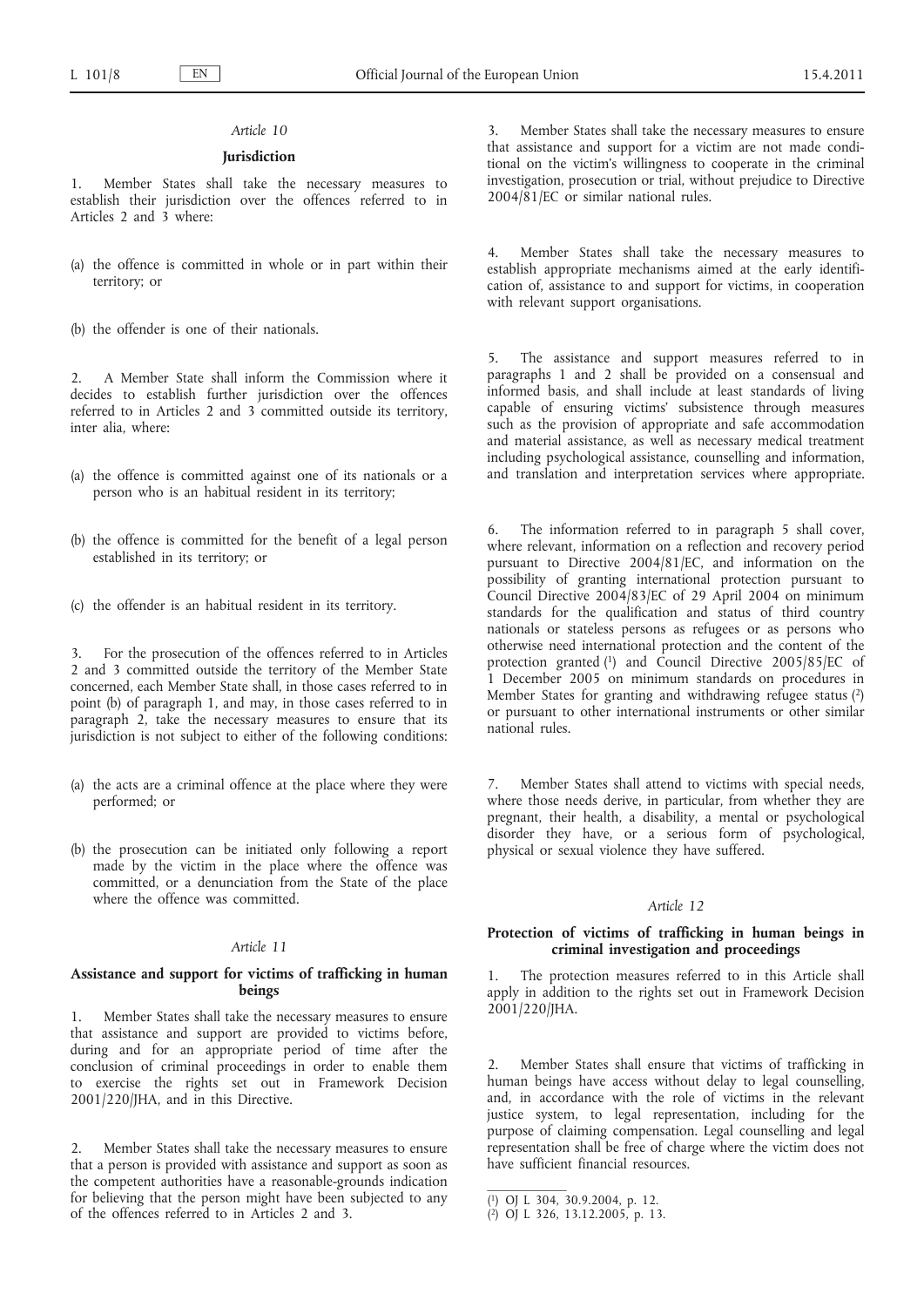3. Member States shall ensure that victims of trafficking in human beings receive appropriate protection on the basis of an individual risk assessment, inter alia, by having access to witness protection programmes or other similar measures, if appropriate and in accordance with the grounds defined by national law or procedures.

4. Without prejudice to the rights of the defence, and according to an individual assessment by the competent authorities of the personal circumstances of the victim, Member States shall ensure that victims of trafficking in human beings receive specific treatment aimed at preventing secondary victimisation by avoiding, as far as possible and in accordance with the grounds defined by national law as well as with rules of judicial discretion, practice or guidance, the following:

- (a) unnecessary repetition of interviews during investigation, prosecution or trial;
- (b) visual contact between victims and defendants including during the giving of evidence such as interviews and cross-examination, by appropriate means including the use of appropriate communication technologies;
- (c) the giving of evidence in open court; and
- (d) unnecessary questioning concerning the victim's private life.

# *Article 13*

# **General provisions on assistance, support and protection measures for child victims of trafficking in human beings**

1. Child victims of trafficking in human beings shall be provided with assistance, support and protection. In the application of this Directive the child's best interests shall be a primary consideration.

2. Member States shall ensure that, where the age of a person subject to trafficking in human beings is uncertain and there are reasons to believe that the person is a child, that person is presumed to be a child in order to receive immediate access to assistance, support and protection in accordance with Articles 14 and 15.

# *Article 14*

## **Assistance and support to child victims**

1. Member States shall take the necessary measures to ensure that the specific actions to assist and support child victims of trafficking in human beings, in the short and long term, in their physical and psycho-social recovery, are undertaken following an individual assessment of the special circumstances of each particular child victim, taking due account of the child's views,

needs and concerns with a view to finding a durable solution for the child. Within a reasonable time, Member States shall provide access to education for child victims and the children of victims who are given assistance and support in accordance with Article 11, in accordance with their national law.

2. Members States shall appoint a guardian or a representative for a child victim of trafficking in human beings from the moment the child is identified by the authorities where, by national law, the holders of parental responsibility are, as a result of a conflict of interest between them and the child victim, precluded from ensuring the child's best interest and/or from representing the child.

3. Member States shall take measures, where appropriate and possible, to provide assistance and support to the family of a child victim of trafficking in human beings when the family is in the territory of the Member States. In particular, Member States shall, where appropriate and possible, apply Article 4 of Framework Decision 2001/220/JHA to the family.

4. This Article shall apply without prejudice to Article 11.

## *Article 15*

# **Protection of child victims of trafficking in human beings in criminal investigations and proceedings**

1. Member States shall take the necessary measures to ensure that in criminal investigations and proceedings, in accordance with the role of victims in the relevant justice system, competent authorities appoint a representative for a child victim of trafficking in human beings where, by national law, the holders of parental responsibility are precluded from representing the child as a result of a conflict of interest between them and the child victim.

2. Member States shall, in accordance with the role of victims in the relevant justice system, ensure that child victims have access without delay to free legal counselling and to free legal representation, including for the purpose of claiming compensation, unless they have sufficient financial resources.

3. Without prejudice to the rights of the defence, Member States shall take the necessary measures to ensure that in criminal investigations and proceedings in respect of any of the offences referred to in Articles 2 and 3:

- (a) interviews with the child victim take place without unjustified delay after the facts have been reported to the competent authorities;
- (b) interviews with the child victim take place, where necessary, in premises designed or adapted for that purpose;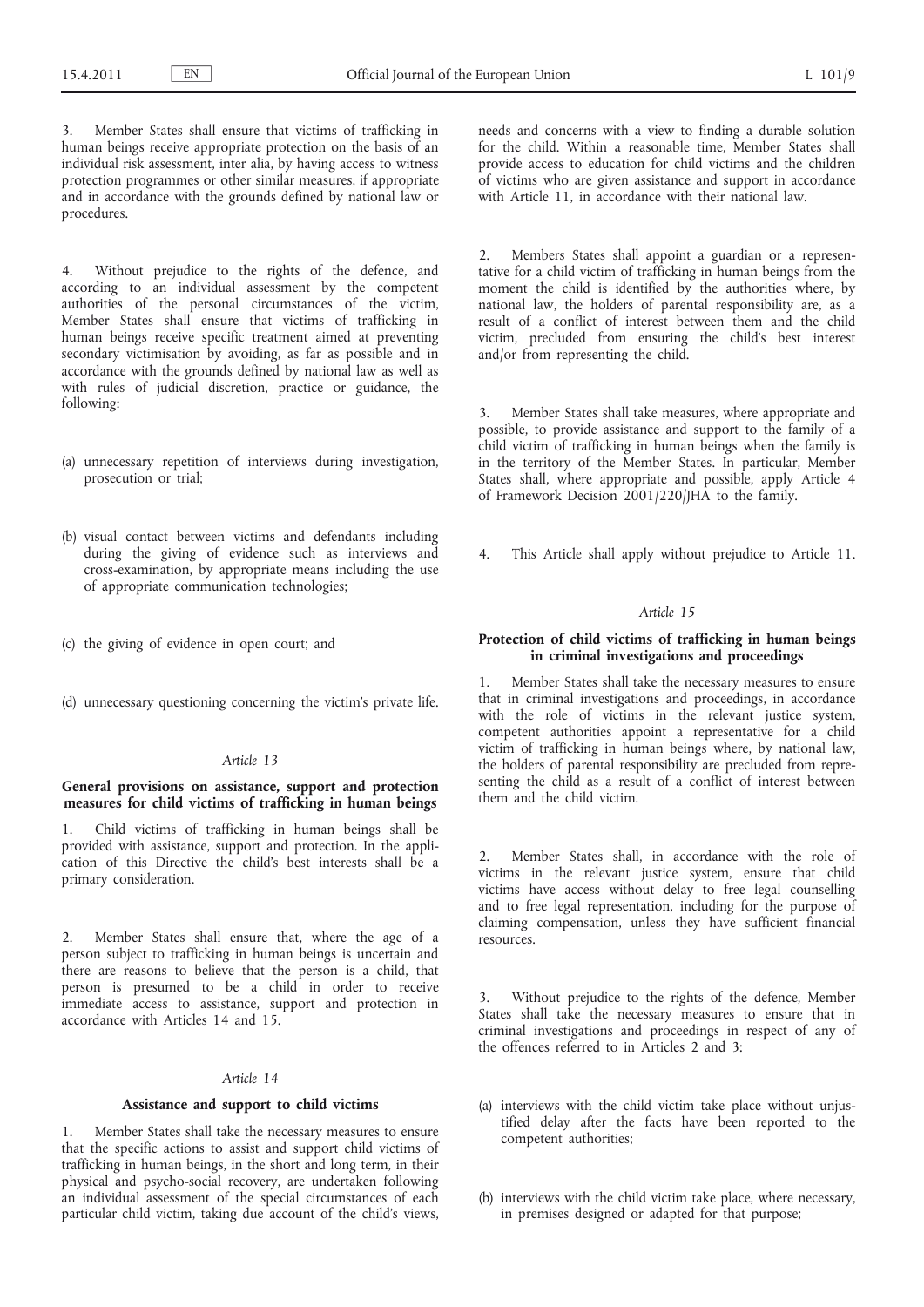- (c) interviews with the child victim are carried out, where necessary, by or through professionals trained for that purpose;
- (d) the same persons, if possible and where appropriate, conduct all the interviews with the child victim;
- (e) the number of interviews is as limited as possible and interviews are carried out only where strictly necessary for the purposes of criminal investigations and proceedings;
- (f) the child victim may be accompanied by a representative or, where appropriate, an adult of the child's choice, unless a reasoned decision has been made to the contrary in respect of that person.

4. Member States shall take the necessary measures to ensure that in criminal investigations of any of the offences referred to in Articles 2 and 3 all interviews with a child victim or, where appropriate, with a child witness, may be video recorded and that such video recorded interviews may be used as evidence in criminal court proceedings, in accordance with the rules under their national law.

5. Member States shall take the necessary measures to ensure that in criminal court proceedings relating to any of the offences referred to in Articles 2 and 3, it may be ordered that:

- (a) the hearing take place without the presence of the public; and
- (b) the child victim be heard in the courtroom without being present, in particular, through the use of appropriate communication technologies.
- 6. This Article shall apply without prejudice to Article 12.

## *Article 16*

# **Assistance, support and protection for unaccompanied child victims of trafficking in human beings**

1. Member States shall take the necessary measures to ensure that the specific actions to assist and support child victims of trafficking in human beings, as referred to in Article 14(1), take due account of the personal and special circumstances of the unaccompanied child victim.

2. Member States shall take the necessary measures with a view to finding a durable solution based on an individual assessment of the best interests of the child.

3. Member States shall take the necessary measures to ensure that, where appropriate, a guardian is appointed to unaccompanied child victims of trafficking in human beings.

4. Member States shall take the necessary measures to ensure that, in criminal investigations and proceedings, in accordance with the role of victims in the relevant justice system, competent authorities appoint a representative where the child is unaccompanied or separated from its family.

5. This Article shall apply without prejudice to Articles 14 and 15.

# *Article 17*

## **Compensation to victims**

Member States shall ensure that victims of trafficking in human beings have access to existing schemes of compensation to victims of violent crimes of intent.

# *Article 18*

#### **Prevention**

Member States shall take appropriate measures, such as education and training, to discourage and reduce the demand that fosters all forms of exploitation related to trafficking in human beings.

2. Member States shall take appropriate action, including through the Internet, such as information and awarenessraising campaigns, research and education programmes, where appropriate in cooperation with relevant civil society organisations and other stakeholders, aimed at raising awareness and reducing the risk of people, especially children, becoming victims of trafficking in human beings.

3. Member States shall promote regular training for officials likely to come into contact with victims or potential victims of trafficking in human beings, including front-line police officers, aimed at enabling them to identify and deal with victims and potential victims of trafficking in human beings.

In order to make the preventing and combating of trafficking in human beings more effective by discouraging demand, Member States shall consider taking measures to establish as a criminal offence the use of services which are the objects of exploitation as referred to in Article 2, with the knowledge that the person is a victim of an offence referred to in Article 2.

#### *Article 19*

#### **National rapporteurs or equivalent mechanisms**

Member States shall take the necessary measures to establish national rapporteurs or equivalent mechanisms. The tasks of such mechanisms shall include the carrying out of assessments of trends in trafficking in human beings, the measuring of results of anti-trafficking actions, including the gathering of statistics in close cooperation with relevant civil society organisations active in this field, and reporting.